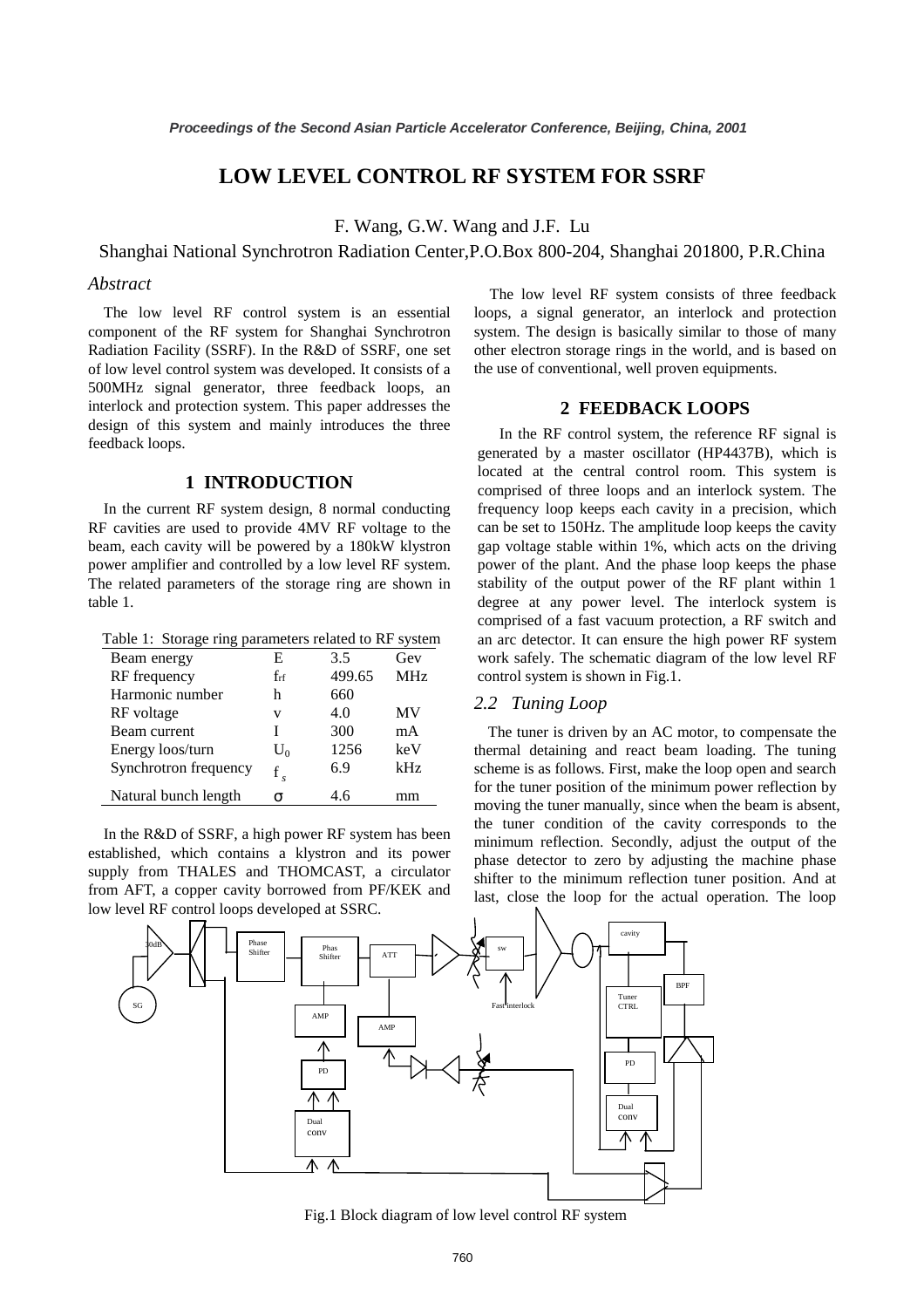measures the phase between the cavity voltage and the input RF voltage, which drives the motor to move the tuner. The bandwidth of this loop is around 1 Hz. The maximum tuning speed is 1kHz/s. All of these requirements are essential for the entire accelerator RF system. Also known as, the individual RF system needs tighter control margin than that. In the fact, this machine operates at 3 degrees phase offset. The cavity tuning is performed by a deformation of the cavity in the direction of its axial length. The frequency loop controls the AC motor, which drives the tuning cage. The tuning signal is offered by a 1MHz phase detector. The range of the tuner is 92mm. The sensitivity of tuning frequency of the tuning plug is about 50kHz/mm. The nominal speed is 1kHz/sec. Actually, the speed can be set by the PLC, and the speed is only limited by the motor and the driver. In the test, we tried changing the frequency of the cavity through changing the environment temperature or just sticking something into the cavity. The result of the test is shown in table 2.

#### *2.3 Amplitude Loop*

 RF signals picked up from the end of the cavity, which belong to one control unit, are sent via phase stable coaxial cable to the control loops. The measured data of relative phase of these RF signals show that the deviations are small. The signals can be adjusted at the RF combiner using attenuators, whose attenuation accuracy is 0.1dB, and a machine phase shifter, whose accuracy is  $\pm 1^{\circ}$ . The amplitude loop keeps the gap voltage constant by measuring the magnitude of the cavity field, comparing it to a reference voltage, and adjusting the electronic control attenuator in the main signal circuit. In the complicated condition, the power dissipated on the cavity surface will have to remain constant. The result of the test is listed in table 2. The bandwidth of this loop is also of the order of 1 kHz.

The RF amplitude linear detector works within $\pm 1\%$ 

error over a range of 35dB, from the maximum 20dBm down to -15dBm. The gain of this feedback loop is between 20 dB and 40dB depending on the RF output level as mentioned in the previous section.

## *2.4 Phase Loop*

This loop is to keep the phase of the fields in the cavities locked with the master signal generator. And in fact there is an error of phase shifter. The control precision should be less than  $\pm 1^\circ$ . The phase loop will also compensate the phase change with the RF power variance, due to the power amplifier, the circulator, the klystron, the driving electronics and so on. The components of the driving electronics are designed to have a small phase variation over a wide operating range. The Phase Detector (PD), which convert the signal from 499.65MHz to 1MHz.is the key component. The sensitivity of the PD is 50mV/degree.The range of the detector is  $\pm$  180 $^{\circ}$ . The PD is a device with rather constant sensitivity against large power variations. The phase detection system work within  $\pm 1^{\circ}$  error for the input power level between 0dBm and -35dBm.This will prevent the effect of amplitude modulations on the operation of the loop. Although the low level control RF system is designed to work with a close loop mode, the operation with open loop is also tested. This is useful during the final commissioning period. Now we have completed the bench test for every loop individually, and the last acceptance test has been done too.

 All the components of the system, including the cables, connectors and so on, are completely tested to certify the specifications. For each plant, the low-level system is hosted in three racks. Two of these racks contain the frequency loop, and the phase loop. The third rack contains the remaining component of the low level RF control system .The system will be built in a modular way, which eases installation, maintains and operation.

| Loop   | Design performance |                                         | Test performance                                      |              |                                         |                                                 |
|--------|--------------------|-----------------------------------------|-------------------------------------------------------|--------------|-----------------------------------------|-------------------------------------------------|
|        | Resolution         | Dynamic<br>range                        | Dynamic response                                      | Resolution   | Dynamic<br>range                        | Dynamic<br>response                             |
| F loop | $\sim$ 150Hz       | $+30^{\circ}$                           | Tuning<br>speed>1kHz/s                                | $\sim$ 150Hz | $+30^{\circ}$                           | Tuning<br>speed><br>1KHz/s                      |
|        | (adjustable)       |                                         |                                                       | (adjustable) |                                         |                                                 |
| A-loop | 1%                 | Phase<br>$+30^{\circ}$<br>Power<br>10dB | Recovery time<br>$(20\% \text{step}) < 10 \text{ms}$  | $1\%$        | Phase<br>$+30^{\circ}$<br>Power<br>10dB | Recovery<br>$time(100\%)$<br>$\langle$ 1 ms     |
| P-loop | $\pm 1$ °          |                                         | Recovery time<br>$(20\% \text{ step}) < 10 \text{ms}$ | $+1^{\circ}$ | $< 0.5^{\circ}$                         | Recovery time<br>$(\pm 30^{\circ})$ $\leq$ 1 ms |

Table2: low level performance